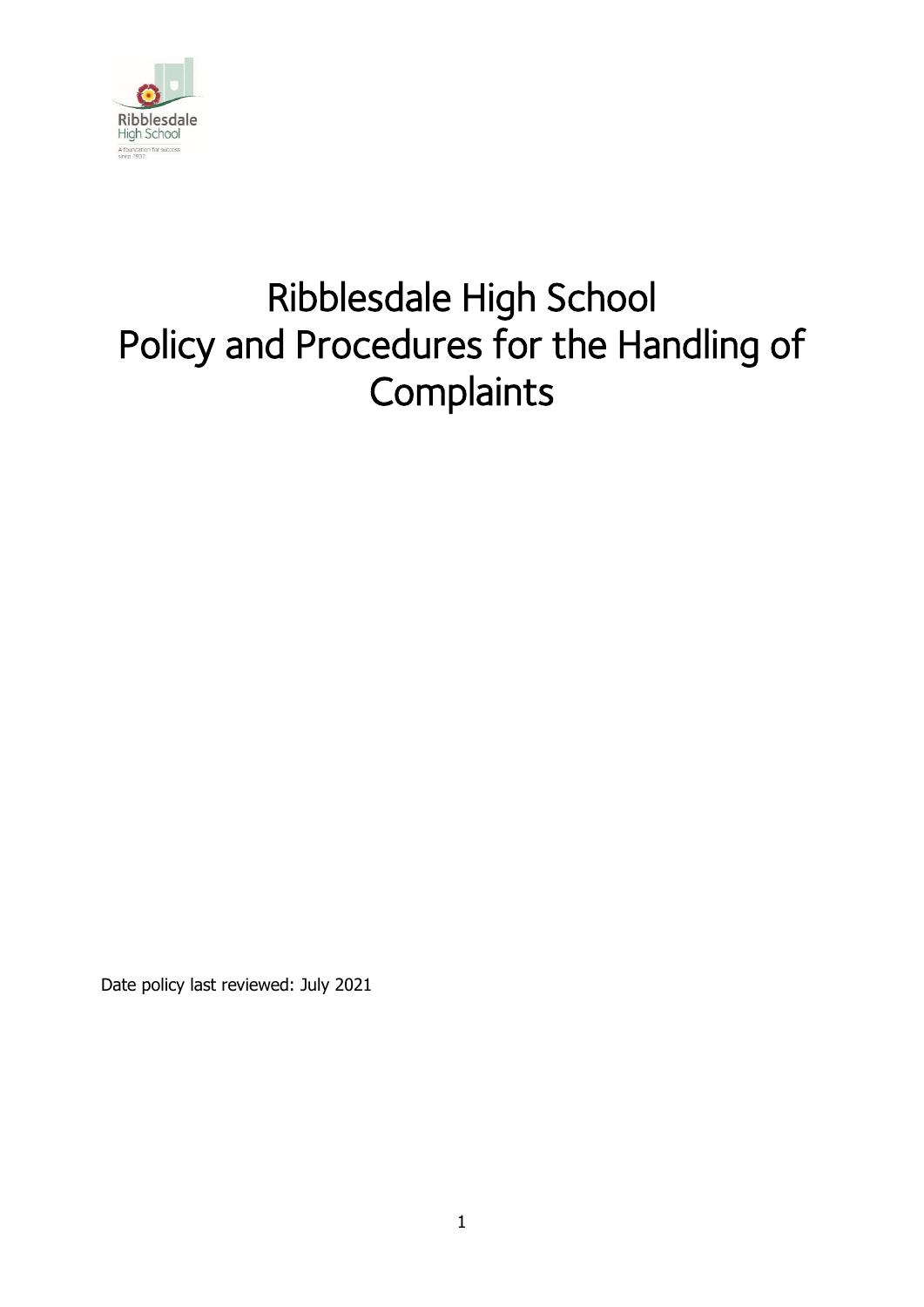# **Contents**

Statement of intent

Legal framework

- 1. Definitions
- 2. Roles and responsibilities
- 3. Making a complaint
- 4. Complaints procedure
- 5. Interviewing witnesses
- 6. Recording a complaint
- 7. Complaints not covered by this procedure
- 8. Exceptional circumstances
- 9. Managing unreasonable requests
- 10. Complaints campaigns
- 11. Barring from the premises
- 12. Standard of fluency complaints
- 13. Role of the school complaints unit (SCU)
- 14. Transferring data
- 15. Availability
- 16. Monitoring and review

### **Appendices**

- A. Flow diagram of process
- B. Complaints Procedure Form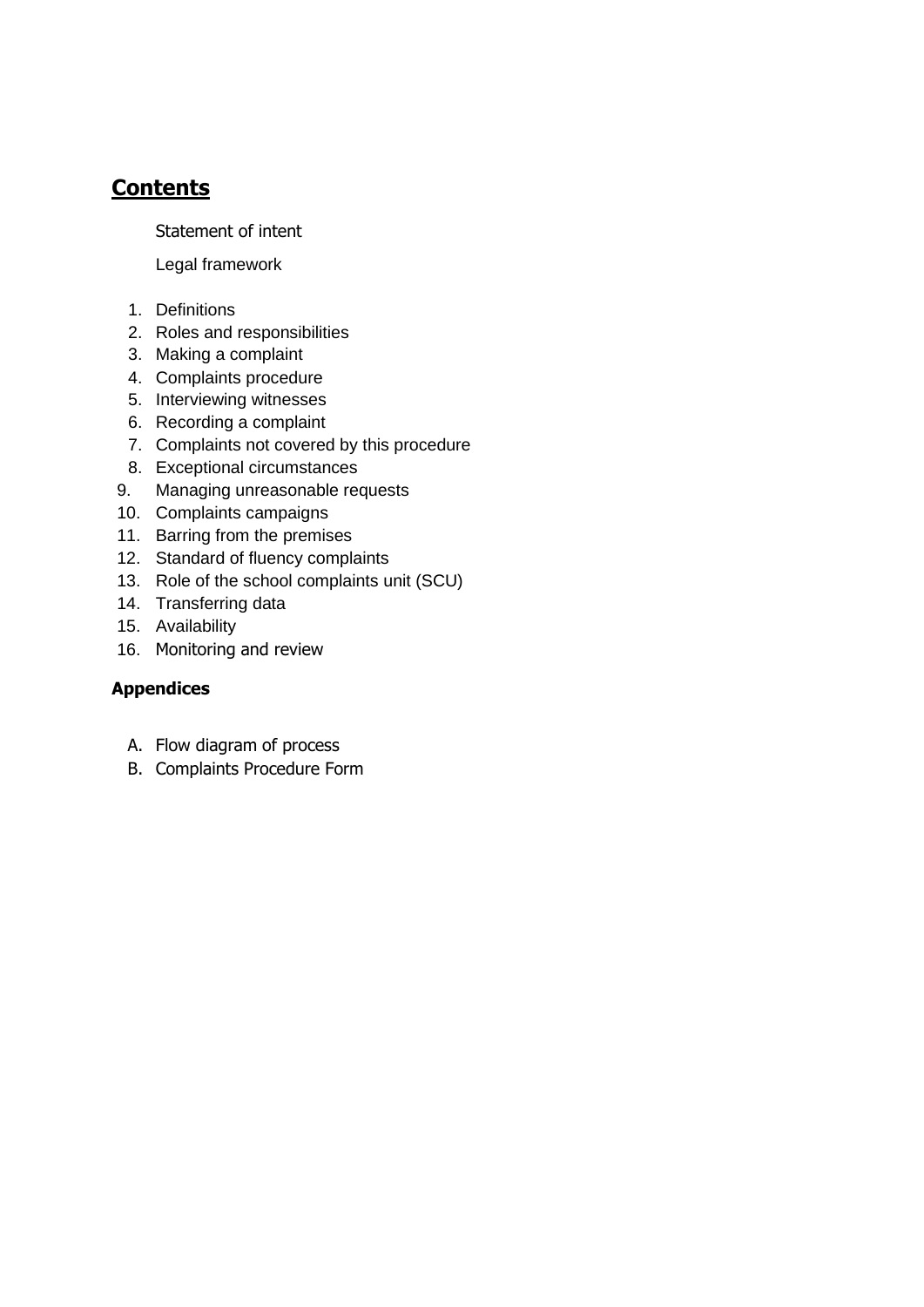## **Statement of intent**

Ribblesdale High School aims to resolve all complaints at the earliest possible stage, and where possible, informally, and is dedicated to continuing to provide the highest quality of education possible throughout the procedure.

This policy has been created to deal with any complaint against a member of staff or the school as a whole, relating to any aspects of the school or the provision of facilities or services. It is designed to ensure that the school's complaints procedure is straightforward, impartial, non-adversarial, allows a full and fair investigation, respects confidentiality and delivers an effective response and appropriate redress.

Any person, including a member of the public, is able to make a complaint about the provision of facilities or services that the school provides. This policy outlines the procedure that the complainant and school must follow. Once a complaint has been made, it can be resolved or withdrawn at any stage.

The headteacher will be the first point of contact when following the complaints procedure.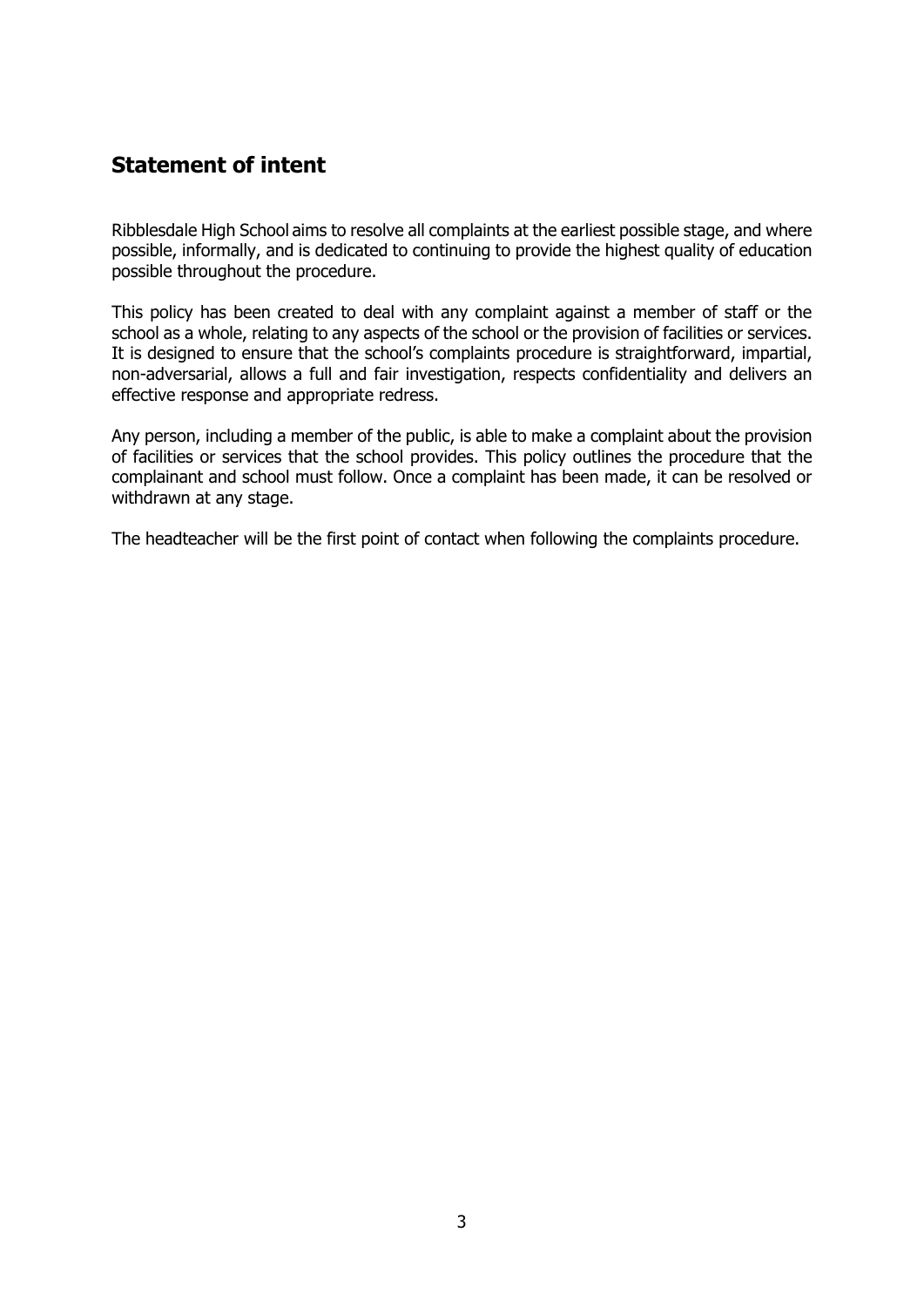### **Legal framework**

This policy has due regard to all relevant legislation including, but not limited to, the following:

- Education Act 2002
- Freedom of Information Act 2000
- Immigration Act 2016
- Equality Act 2010
- UK General Data Protection Regulation (GDPR)
- Data Protection Act 2018
- The Education (Pupil Information) (England) Regulations 2005
- The School Information (England) (Amendment) Regulations 2016

This policy has also due regard to guidance including, but not limited to, the following:

- DfE (2021) 'Best practice guidance for school complaints procedures 2020
- HM Government (2016) 'Code of Practice on the English language requirement for public sector workers'

This policy operates in conjunction with the following school policies:

- Child Protection and Safeguarding Policy
- Grievance Policy
- Exclusion Policy
- Whistleblowing Policy
- Parental Interaction Policy
- Vexatious Policy

### **1. Definitions**

For the purpose of this policy, a "**complaint**" can be defined as 'an expression of dissatisfaction' towards the actions taken or a perceived lack of action taken.

A "**concern**" can be defined as 'an expression of worry or doubt' where reassurance is required. For the purpose of this policy, concerns will be classed and addressed as complaints. Complaints can be resolved formally, through this procedure, or informally dependent on the complainant's choice. Any complaint or concern will be taken seriously, whether formally or informally, and the appropriate procedures will be implemented.

A "**grievance**" is an issue raised by a member of staff where they feel the school has not implemented a policy or process fairly or properly. Grievances will be dealt with in line with the school's Grievance Policy.

For the purpose of this policy, "**unreasonable complaints**" include:

- Vexatious complaints (see Vexatious Policy), which:
	- Are obsessive, persistent, harassing, prolific, repetitious.
	- Insist upon pursuing unmeritorious complaints and/or unrealistic outcomes beyond all reason.
	- Insist upon pursuing meritorious complaints in an unreasonable manner.
	- Are designed to cause disruption or annoyance.
	- Demand for redress which lacks any serious purpose or value.
- Serial or persistent complaints, which: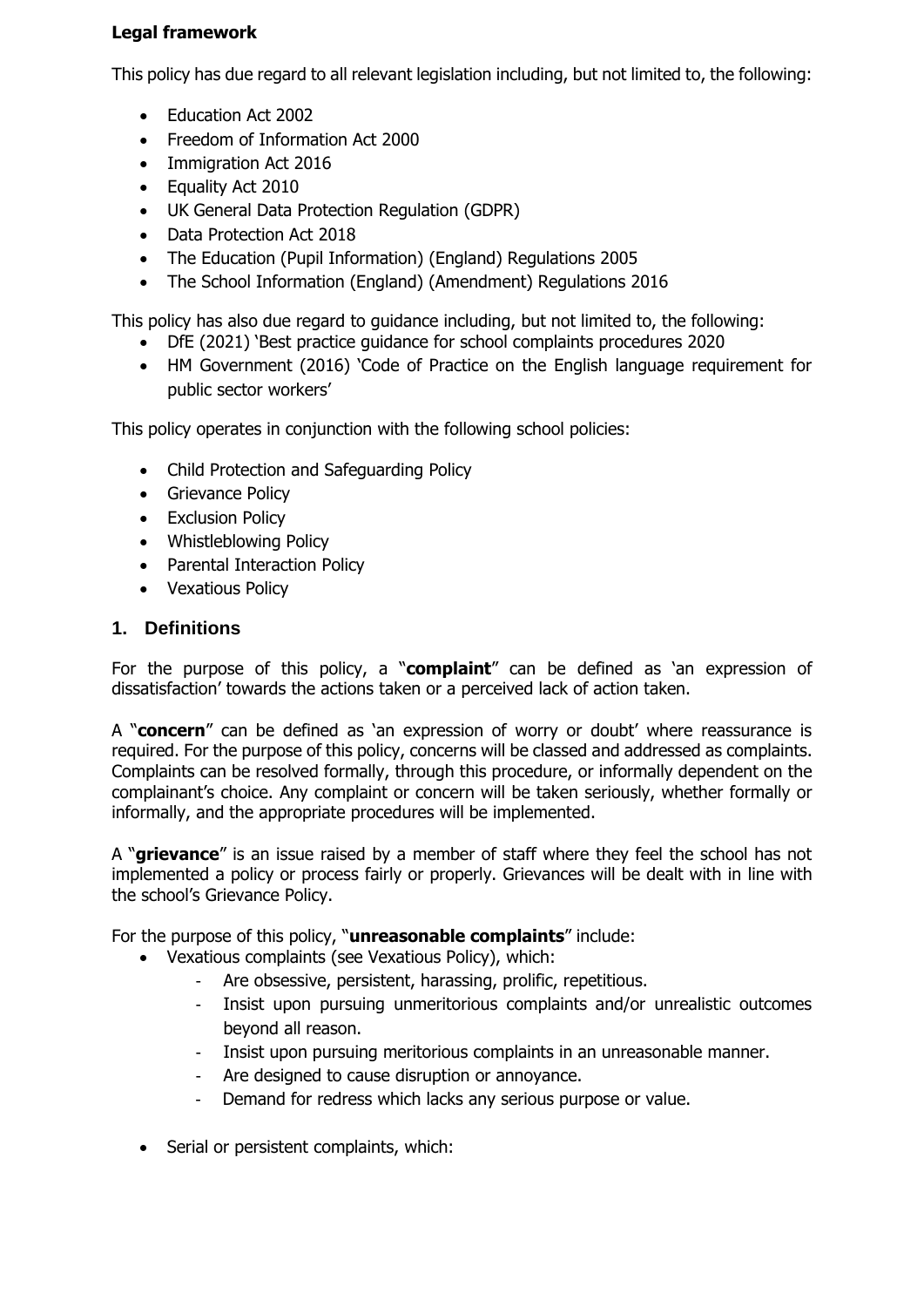- Are duplicated, sent by the same complainant once the initial complaint has been closed.
- Are new complaints that are submitted additionally, as part of an existing open complaint, by the same complainant.

Serial or persistent complaints will only be marked as 'serial' once the complainant has completed the complaints procedure. It is the complaint that will be marked as 'serial', meaning the complainant can complain about a separate issue if necessary.

For the purpose of this policy, "**duplicate complaints**" are identical complaints received from a complainant's spouse, partner, grandparent or child. These complaints will not be addressed again, the individual making the second complaint will be informed that the complaint has been dealt with on a local level and if they are dissatisfied with the result, they can appeal to the DfE.

Any new details provided by a complainant's spouse, partner, grandparent or child, will be investigated and dealt with in line with the complaints procedure.

### **2. Roles and responsibilities**

The complainant will:

- Cooperate with the school in seeking a solution to the complaint.
- Express the complaint and their concerns in full at the earliest possible opportunity.
- Promptly respond to any requests for information or meetings.
- Ask for assistance as needed.
- Treat any person(s) involved in the complaint with respect.
- Avoid addressing the issue via social media as this can often further complicate finding a resolution and potentially could taint other parties if the complaint becomes formalised.

The complaint investigator will:

- Ensure that all parties involved in the complaint are fully updated throughout each stage of the procedure.
- Guarantee that all parties involved in the procedure are aware of any relevant legislation, including the Equality Act 2010, UK GDPR, Data Protection Act 2018 and Freedom of Information Act 2000.
- Keep up-to-date records throughout the procedure these records will be kept securely on the school's ICT system and retained in line with the school's Records Management Policy.
- Liaise with all parties involved to ensure the complaints procedure runs smoothly, including the headteacher, clerk to governors and chair of governors.
- Ensure, where the complainant is dissatisfied with the response, they are allowed to escalate it to the next formal stage and are provided the opportunity to complete the complaints procedure in full.
- Be aware of issues with regards to sharing third party information.
- Understand the complainant's need for additional support, including interpretation support, and will be aware of any issues concerning this.

The headteacher, or where the complaint is against the headteacher, the executive headteacher\*, is responsible for:

• Providing a sensitive and thorough interviewing process of the complainant to establish what has happened and who is involved.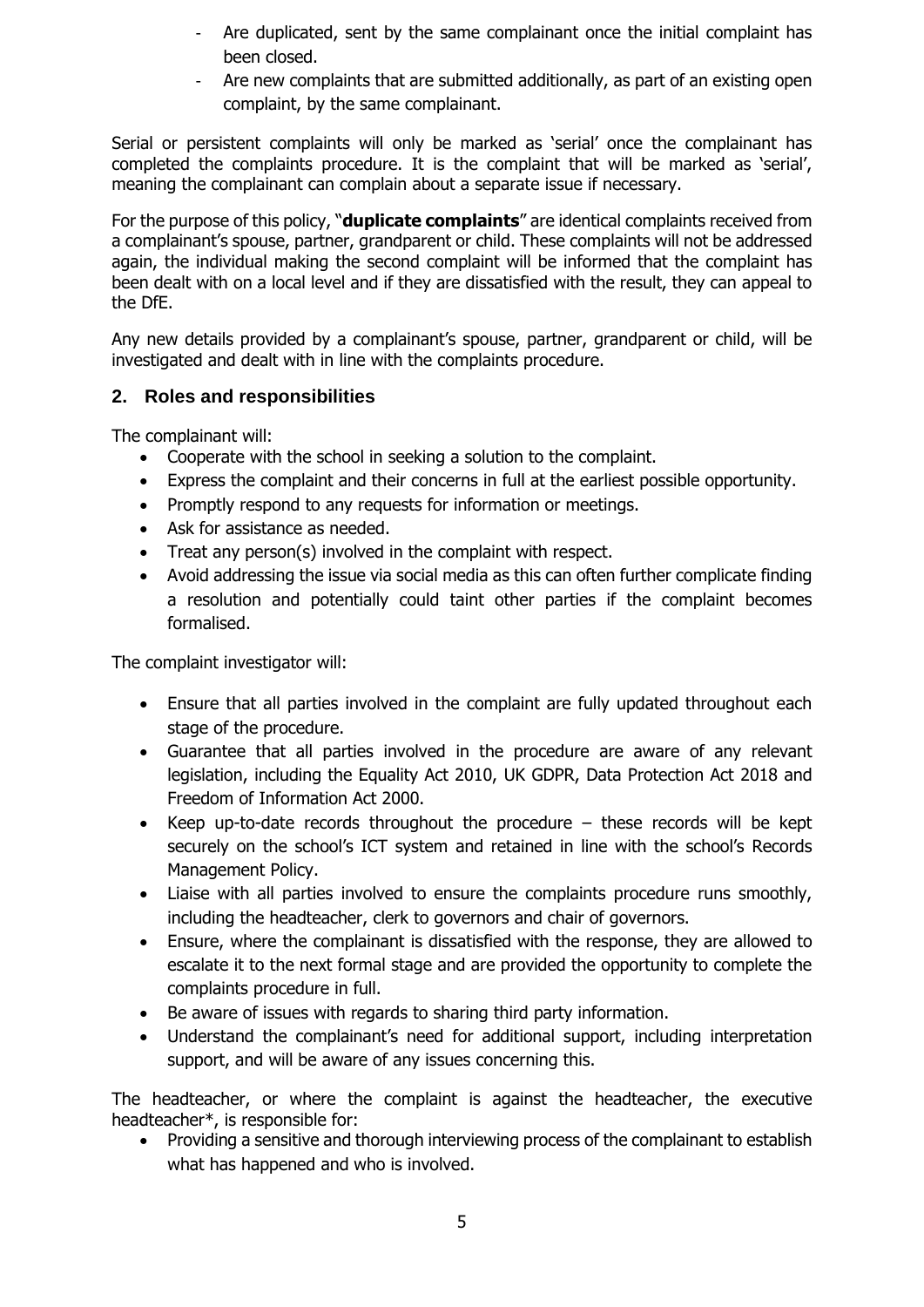- Considering all records, evidence and relevant information provided.
- Interviewing all parties that are involved in the complaint, including staff and pupils.
- Analysing all information in a comprehensive and fair manner.
- Liaising with the complainant and complaint investigator to clarify an appropriate resolution to the problem.
- Identifying and recommending solutions and courses of actions to take.
- Being mindful of timescales and ensuring all parties involved are aware of these timescales.
- Responding to the complainant in a clear and understandable manner.

\* (for complaints against the executive headteacher, these should be addressed to the Chair of the Governing Board)

The Complaints Review Panel chair will:

- Appoint a clerk
- Ensure that minutes of the meetings are taken on every occasion.
- Explain the remit of the panel to the complainant.
- Ensure that all issues are addressed and that outcomes are reached based on facts and evidence.
- Help to put at ease and console individuals involved who are not used to speaking at such hearings, particularly any pupils involved.
- Conduct the hearing in an informal manner, ensuring that everyone is treated with respect and courtesy.
- Ensure that the room's layout and setting is informal and non-adversarial, yet still sets the appropriate tone.
- Confirm that no member of the panel has previously been involved in the earlier stages of the procedure or has an external interest in the outcome of the proceedings.
- Give both the complainant and the school the opportunity to state their case and seek clarity without undue interruption.
- Provide copies of any written material or evidence to everyone in attendance of the meeting, ensuring that everyone has seen the necessary material.
- Organise a short adjournment of the hearing if required.
- Continuously liaise with the panel clerk and complaint investigator to ensure the procedure runs smoothly.
- Help to provide the support necessary where the complainant is a child.

All panel members will be aware that:

- The review panel meeting is independent and impartial.
- No individual with prior involvement in the complaint, or the circumstances surrounding it, is permitted to sit on the panel.
- The aim of the panel is to achieve a reasonable resolution and, ultimately, attain a harmonious reconciliation between the parties involved.
- Reconciliation between the school and complainant is not always achievable, and that it may only be possible to establish facts and make recommendations to reassure the complainant that their case has been taken seriously.
- The panel can:
	- Dismiss or uphold the complaint, in whole or in part.
	- Decide on appropriate action to be taken.
	- Recommend changes that the school can make to prevent reoccurrence of the problem.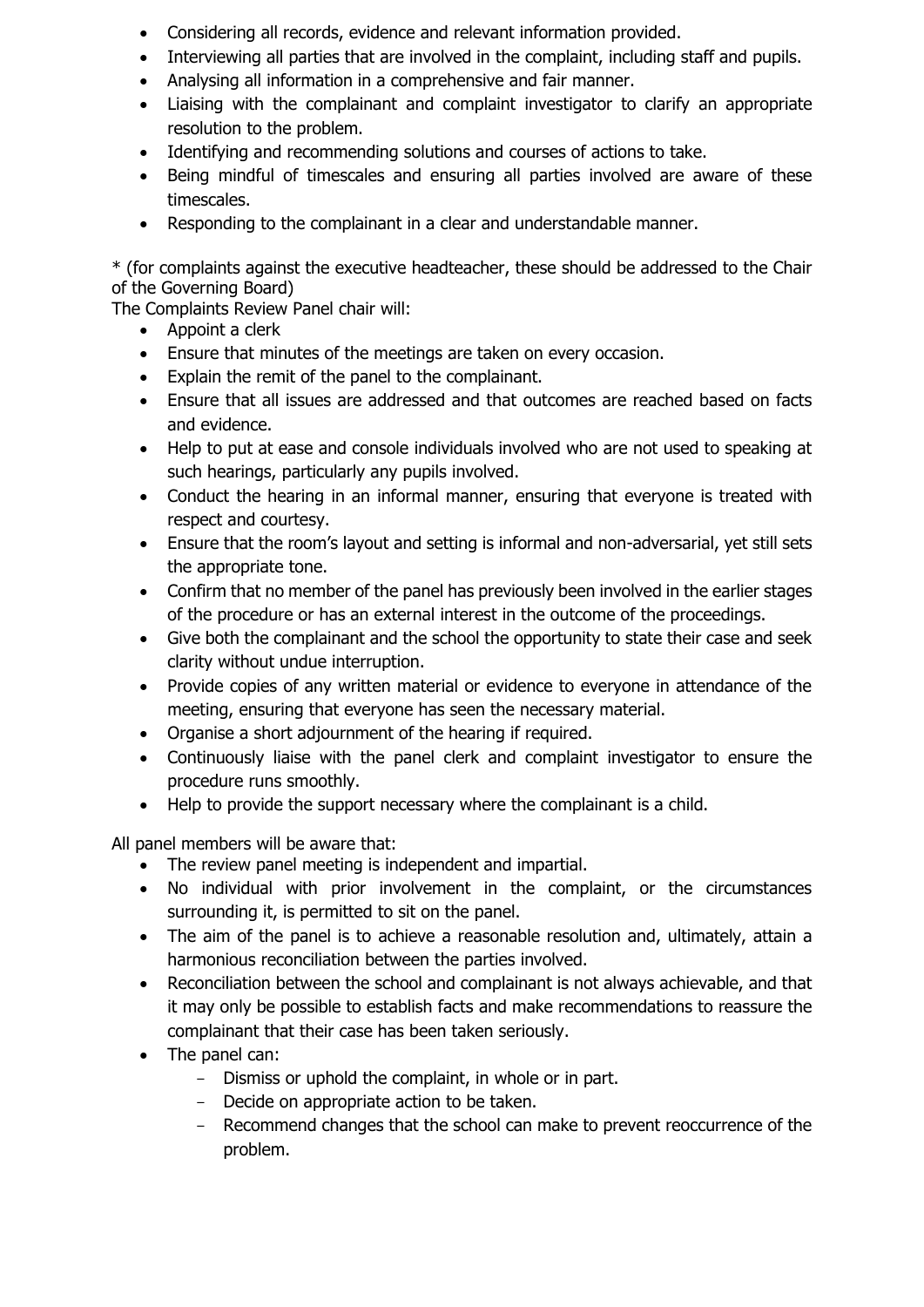- Complainants may feel nervous or inhibited in a formal setting and, therefore, the proceedings should be as welcoming as possible.
- When a child is present at the hearing, extra care needs to be taken to ensure that the child does not feel intimidated, as well as ensuring the child's view is represented equally.

The panel clerk will:

- Share all paperwork related to the hearing including the agenda
- Continuously liaise with the complaint investigator.
- Record the proceedings.
- Set the date, time and venue of all hearings, ensuring that this is appropriate, convenient and accessible to all parties involved.
- Collate all written material or evidence involved and send it to the parties involved in timely advance of the hearing.
- Greet all parties as they arrive at the hearing.
- Ensure that the minutes of the panel hearing are circulated.
- Notify the relevant parties of the panel's decision and any other actions to be taken.

### **3. Making a complaint**

Complaints are not restricted to parents of attending pupils – the school will consider all complaints, providing they are not anonymous.

The school will ensure the complaints procedure is:

- Easily accessible and publicised on the school's website.
- Simple to understand and put into practice.
- Impartial and fair to all parties involved.
- Respectful of confidentiality duties.
- Continuously under improvement, using information gathered during the procedure to inform the school's SLT.
- Fairly investigated, by an independent person when necessary.
- Used to address all issues to provide appropriate and effective responses where necessary.

| Type of Complaint:                                              | Contact the:                                 |
|-----------------------------------------------------------------|----------------------------------------------|
| Something that has happened, or failed to<br>happen, in School. | Class teacher/member of staff                |
| The actions of a member(s) of staff                             | Headteacher via the school.                  |
| The actions of the Headteacher.                                 | Executive Headteacher via the school.        |
| The actions of the Executive Headteacher                        | Chair of Governors via the school.           |
| The actions of a governor.                                      | Chair of Governors via the school.           |
| The actions of the Chair of Governors.                          | Vice Chair via the School.                   |
| The actions of the Governing Board.                             | Clerk to the Governing Board via the School. |

Complaints are expected to be made as soon as possible after an incident arises to amend the issue in an appropriate timescale. The school upholds a three month time limit in which a complaint can be lodged regarding an incident. Complaints made outside this time limit will not be automatically refused and exceptions will be considered. In the case of any timescales changing, all parties involved will be informed of the changes in a timely manner.

Complaints should be made using the appropriate channels of communication, including the use of the Complaints Procedure Form. All complaints shall be considered, whether they are made in person, by telephone, in writing, electronically via email, or via a third party (such as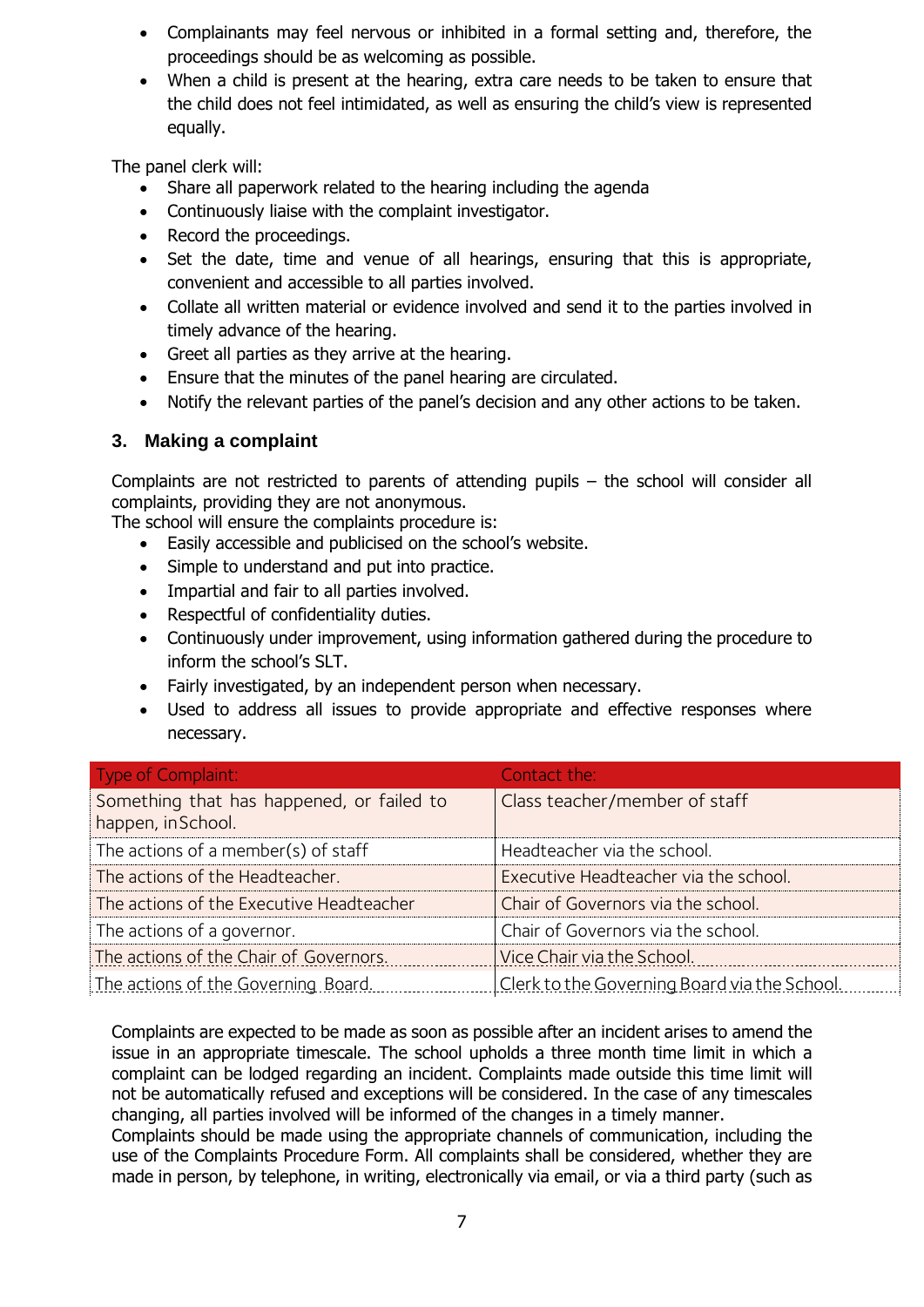the Citizen's Advice Bureau), providing they are not anonymous.

A complaint can progress to the next stage of the procedure even if it is not viewed as "justified". All complainants are given the opportunity to fully complete the complaints procedure.

Any complaint made against a member of staff will be initially dealt with by the headteacher, and then by the executive headteacher if not resolved.

Any complaint made against the headteacher shall be initially dealt with by the executive headteacher.

Any complaint about the executive headteacher should be made in writing to the clerk to governors.

Any complaint made against the chair of governors or any other member of the governing board should be made in writing to the clerk to governors. Any complaint made against the entire governing board, or complaints involving the chair of governors and the vice chair of governors, should be made in writing to the clerk to governors. The clerk to governors will then determine the most appropriate course of action, depending on the nature of the complaint. This action may involve sourcing an independent investigator to initially deal with the complaint and then getting the complaint to be heard by co-opted governors from another school.

Under some circumstances, it may be necessary to deviate from the complaints procedure. Any deviation will be documented, along with the reasons for this. Information about a complaint will not be disclosed to a third party without written consent from the complainant.

### **4. Complaints procedure**

### **Informal Stage-concern made to a member of staff**

A complaint may be made in person, by telephone or in writing. The member of staff the complaint has been made against can discuss the concern with the headteacher to seek support.

To prevent any later challenge or disagreement over what was said, brief notes of meetings and telephone calls are kept and a copy of any written response is added to the record. These notes are kept securely on the school's ICT system and, where appropriate, encrypted.

If the concern is about the headteacher, the complaint must be made in writing to the executive headteacher. If it regarding the Executive Headteacher, the complaint must be in writing to the clerk to the governors. The complainant can then be referred to the chair of governors.

In case a complaint is made initially to a governor, the complainant should be referred to the appropriate person. The individual in question should not act alone on a complaint outside the procedure; if they do, they cannot be involved if the complaint is subject to a hearing at a later stage of the procedure.

Within 15 school days, the complainant and the relevant member of staff should discuss the issue in a respectful and informal manner to seek a mutual resolution. Notes must be taken during this discussion.

At this stage, the complainant will be asked what they think might resolve the issue  $-$  any acknowledgement that the school could have handled the situation better is not an admission of unlawful or negligent action.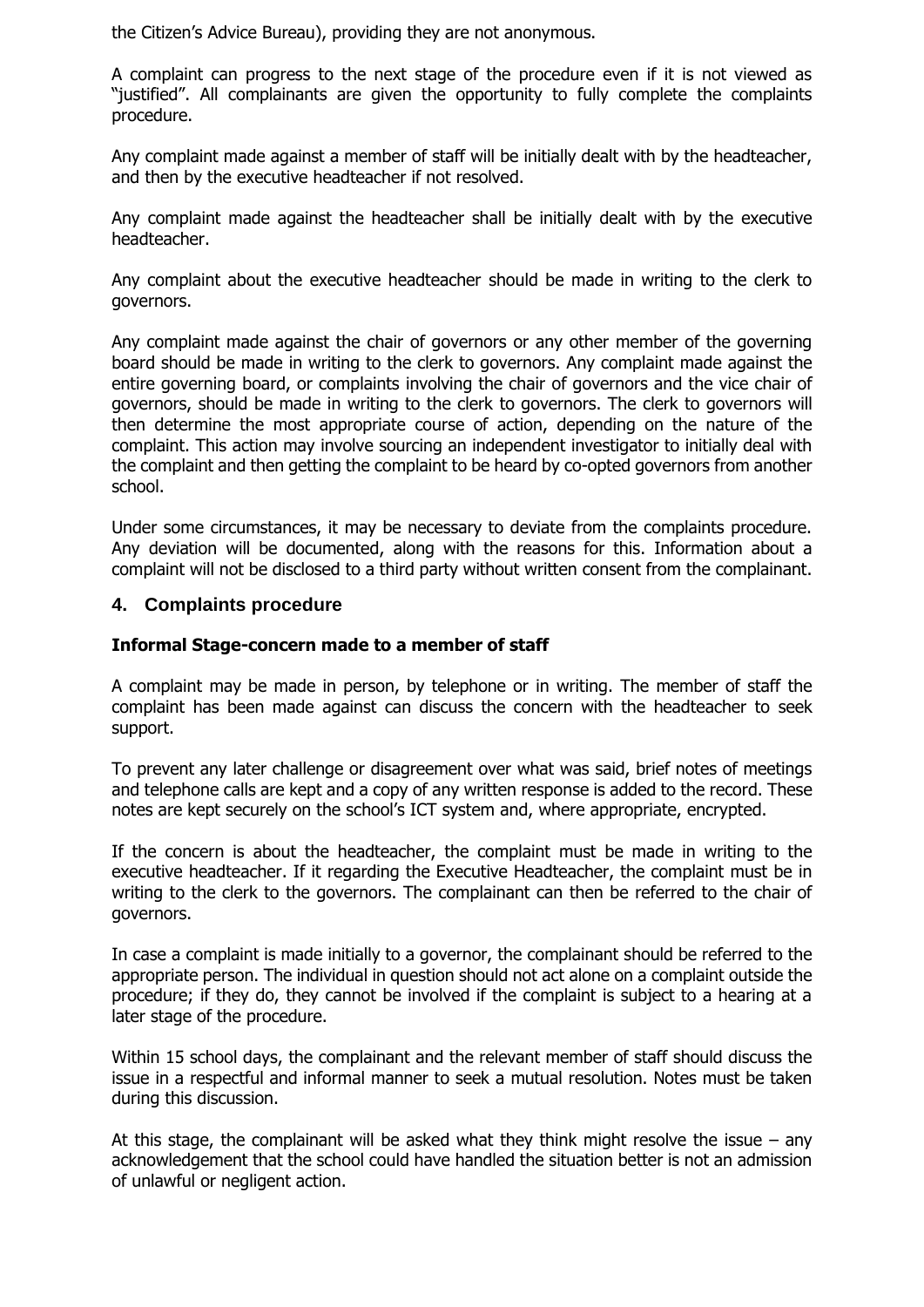If an appropriate resolution cannot be sought at this informal level, or if the complainant is dissatisfied with the outcome following the initial discussions, the complainant may wish to proceed to the next level of the procedure.

### **Formal Stage One – Formal complaint made to the headteacher, or in the case of a complaint against the headteacher, to the executive headteacher or in the case of the executive headteacher, to the clerk to governors for the chair of governors.**

The formal stage 1 of the process will be completed within 20 school days. Where the situation is recognised as complex, and it is deemed to be unable to be resolved within this timescale, the executive headteacher or clerk to governors will contact the complainant to inform them of the revised target date via a written notification.

An appointment with the headteacher should be made as soon as reasonably practical, to avoid any possible worsening of the situation.

If the complaint is against the headteacher, the complainant will initially need to write, in confidence, to the clerk to governors who will pass on their complaint to executive headteacher to investigate. If the complaint is regarding the executive headteacher, the clerk to governors will then pass the complaint to the chair of governors, who will seek to resolve the issue informally, e.g. by arranging a meeting with the complainant within 20 days, before moving directly to the formal stage of the procedure.

Where the headteacher, the executive headteacher or chair of governors has made reasonable attempts to accommodate the complainant with dates for a complaint meeting and they refuse or are unable to attend, the meeting will be convened in their absence and a conclusion will be reached in the interests of drawing the complaint to a close.

Where there are communication difficulties, the complaint may be made in person, via a virtual meeting or via telephone.

To prevent any later challenge or disagreement over what was said, brief notes of meetings and telephone calls are kept, and a copy of any written response is added to the record. Provided that the complaint is not against a member of staff or the headteacher, these notes are kept securely on the school's ICT system and, where appropriate, encrypted. Where complaints are against a member of staff, the headteacher or the executive headteacher, notes are kept by the clerk to governors on a secure computer not accessible via the school's ICT system.

In terms of a complaint being made against a member of staff, the headteacher will discuss the issue with the staff member in question. Where necessary, the headteacher will conduct interviews with any relevant parties, including witnesses and pupils, and take statements from those involved.

All discussions shall be recorded by the headteacher, Executive Headteacher or the clerk to governors, and findings and resolutions will be communicated to the complainant either verbally or in writing.

Once all facts are established, the headteacher shall contact the complainant in writing with an explanation of the decision. The complainant will be advised of any escalation options (e.g. escalation to formal-stage two) and will be provided with details of this process. The complainant will also be provided with copies of minutes, subject to any necessary redactions under the Data Protection Act 2018 and the UK GDPR.

Any further action the school plans to take to resolve the issue will be explained to the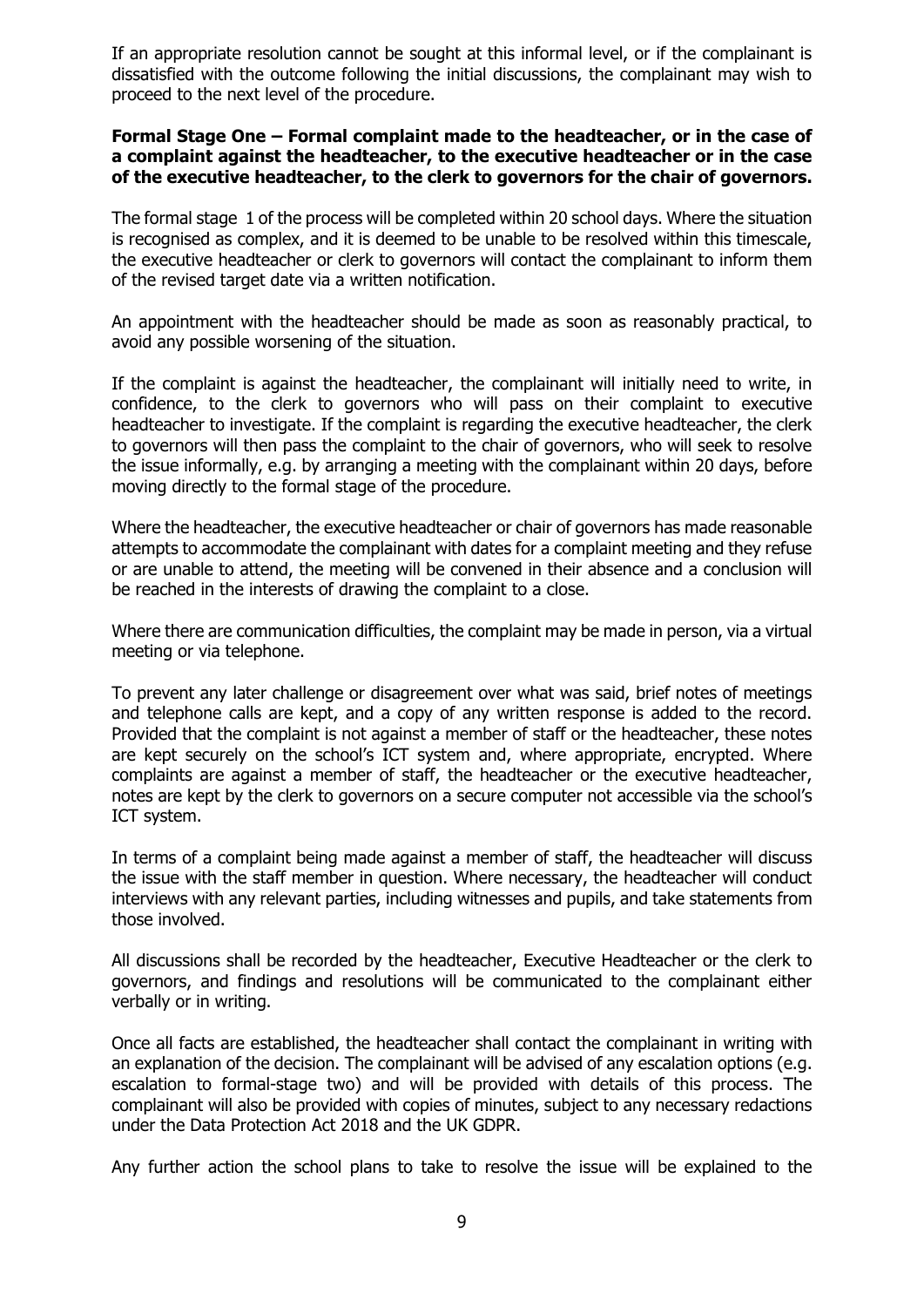complainant in writing. If the complainant is not satisfied with the outcome suggested, the procedure will progress to Formal stage two.

### **Formal Stage Two – Investigation by Executive Headteacher**

The complainant should submit any complaint in respect of the headteacher's investigation in writing using the form provided to the executive headteacher.

The executive headteacher will carry out an investigation and consider all available evidence. Where the executive headteacher has already been involved, e.g. in complaints against the executive headteacher, the investigation will be carried out by the Chair of governors.

The complainant and the headteacher will be informed of the outcome within 20 school days of the Executive Headteacher receiving the complaint. The complainant will be advised of any escalation options, e.g. escalation to Formal Stage Three, and will be provided with details of this process.

If the complainant is not satisfied with the manner in which the process has been followed, considers the decision to be perverse, or believes that the executive headteacher has acted unreasonably, they may request that the governing board reviews the complaint (Formal Stage Three).

#### **Formal Stage Three – Complaints Appeal Panel (CAP)**

If the complainant wishes to appeal the outcome of the decision from the Formal Stage Two process, the complaint should be made in writing to the chair of governors within 10 school days of the intention to appeal.

Where there are communication difficulties, the complaint may be made in person, via a virtual meeting or via telephone.

To prevent any later challenge or disagreement over what was said, brief notes of meetings and telephone calls are kept, and a copy of any written response is added to the record. These notes are kept securely by the clerk to governors.

Written acknowledgement of the complaint will be made within 3 school days. This will inform the complainant that a CAP will hear the complaint within 20 school days.

Neither the school nor the complainant should bring legal representation to the CAP proceedings; however, there are occasions where legal representation may be appropriate, e.g. where a school employee is a witness in a complaint, they may be entitled to bring union or legal representation.

The chair of governors, or another nominated governor, will convene a CAP comprising:

• Three members of the governing board.

If the whole governing board is aware of the substance of a complaint before the CAP has been completed, an independent panel should be arranged to hear the complaint.

If the complainant believes there is likely to be bias in the proceedings, they reserve the right to request an independent panel – complainants should provide evidence to support their request. Where the appearance of bias is sufficient to taint the decision reached, the request will likely be granted by the governing board.

To appoint a governor from another school onto an independent complaints panel, the governing board does not have to enter into, or already be in, a formal arrangement under the School Governance (Collaboration) (England) Regulations 2003.

Where an independent panel is arranged on an ad-hoc, informal basis, governors who are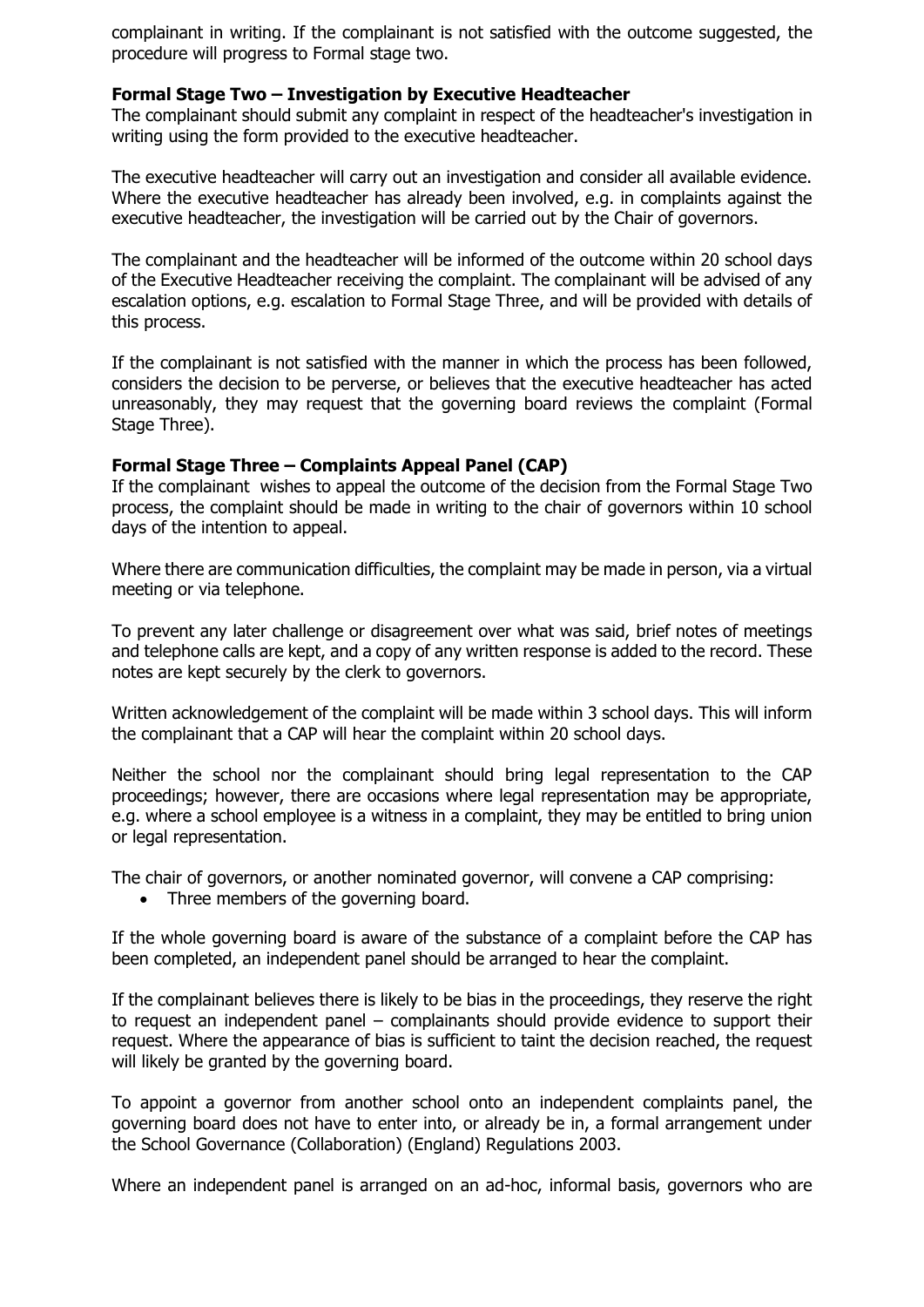suitability skilled and who can demonstrate their independence will be sourced. Governors from any category of governor or associate members of another governing board can be approached to take part in an independent panel.

Governors from academies may be asked to serve on an independent panel.

Where appropriate, the clerk to governors will ask for support from their network or governor services team at the LA.

Five days' notice will be given to all parties attending the CAP, including the complainant. Prior to the hearing, the chair of CAP will have written to the complainant informing them of how the review will be conducted. The headteacher will also have a copy of this letter. At the hearing, all participants will be given the opportunity to put their case across and discuss any issues.

The CAP will consider issues raised in the original complaint and any issues which have been highlighted during the complaints procedure.

The meeting should allow for:

- The complainant to be present and accompanied at the hearing if they wish.
- The complainant to explain their complaint and the headteacher to explain the reasons for their decision.
- The complainant to question the headteacher, and vice versa, about the complaint.
- Any evidence, including witnesses who have been prior approved by the chair of the CAP, to be questioned.
- Members of the CAP to question both the complainant and the headteacher.
- Final statements to be made by both parties involved.

The complainant will receive a written response explaining the panel's findings and recommendations within 15 school days. This letter will also explain whether there are any further rights of appeal and to whom they need to be addressed.

Where relevant, the person complained about will receive a summary of the panel's findings and recommendations. They will also receive a copy of the minutes, subject to any necessary redactions under the Data Protection Act 2018 and the UK GDPR.

### **Final stage – Appeal to Secretary of State**

If a complaint has completed the school's process and the complainant remains dissatisfied, they have the right to refer their complaint to the Secretary of State in writing to: Ministerial and Public Communications Division Department for Education Piccadilly Gate Store Street **Manchester** M1 2WD

There are exceptional circumstances to the provisions outlined in section 5. These are outlined in section 9 of this policy.

The Secretary of State has a duty to consider all complaints raised but will only intervene where the governing board has acted unlawfully or unreasonably and where it is expedient or practical to do so. In this case, the word "unreasonably" is used in a strict sense and means acting in a way that no reasonable school or governing board could act in the circumstances.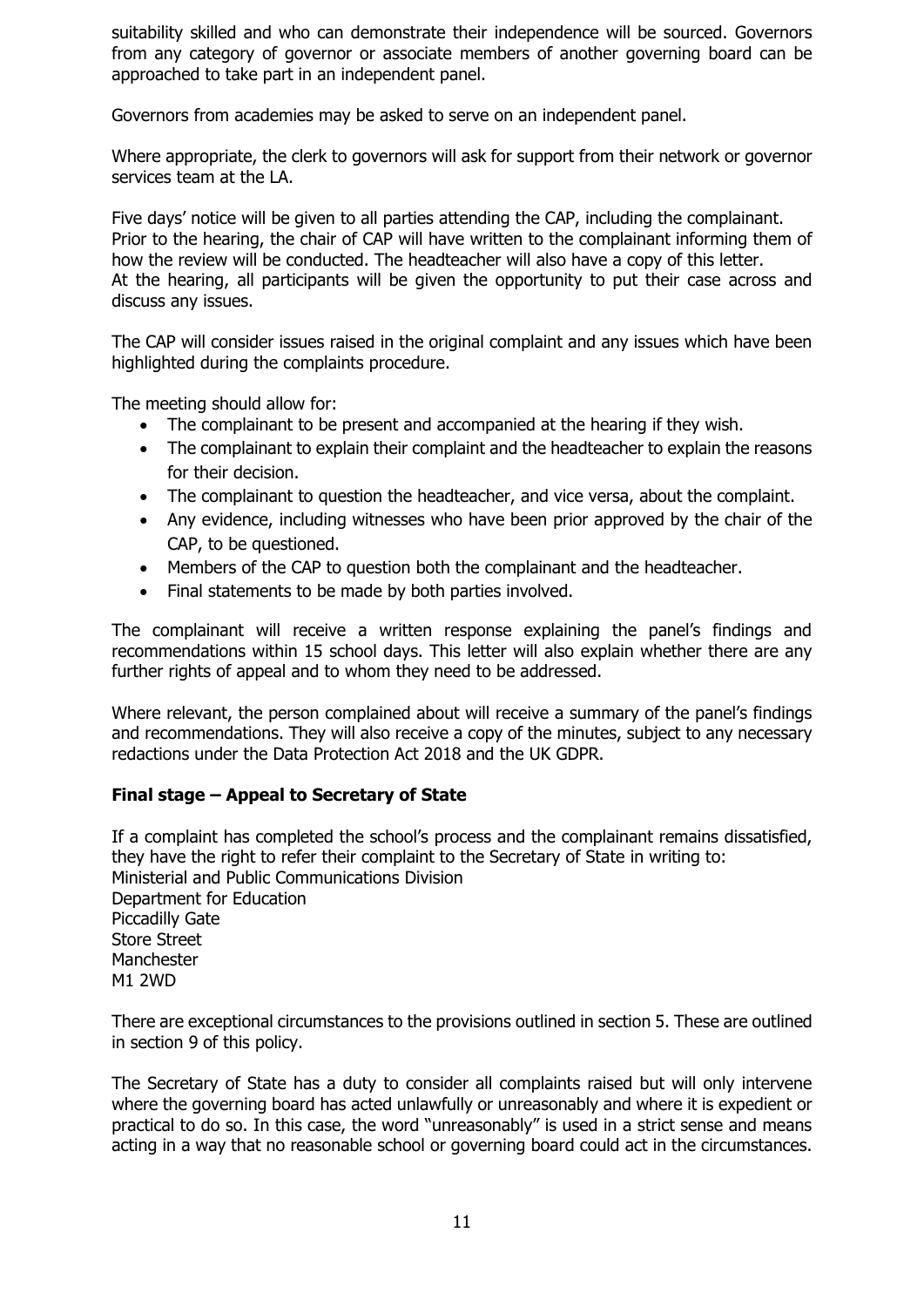### **5. Interviewing witnesses**

When interviewing pupils to gather information regarding a complaint, the interview should normally be conducted in the presence of another member of staff.

The school will ensure that the conduction of interviews does not prejudice a police or LA designated officer's (LADO) investigation.

The school understands the importance of ensuring a friendly and relaxed area which is free from intimidation. All pupils interviewed will be made fully aware of what the interview concerns and their right to have someone with them. Staff are allowed a colleague and/or trade union representative to support them at their interview. The colleague must not be anyone likely to be interviewed themselves, including their line manager. The interviewer will not express opinions in words or attitude, so as to not influence the interviewee. The interviewee will sign a copy of the transcription of the interview.

### **6. Recording a complaint**

A written record shall be kept of any complaint made, whether made via phone, in person or in writing, detailing:

- The main issues raised, the findings and any recommendations.
- Whether the complaint was resolved following an informal route, formal route or panel hearing.
- Actions taken by the school as a result of the complaint (regardless of whether the complaint was upheld).

Recording devices will not be used to review discussions of complaints at a later date. Where there are communication difficulties or disabilities, recording devices may be used for the purposes of reasonable adjustments.

The school will not accept, as evidence, any recordings that were obtained covertly and without the informed consent of all parties being recorded.

Details of any complaint made shall not be shared with the entire governing board. The exception to this is when a complaint is made against the whole governing board and they need to be aware of the allegations made against them, to respond to any independent investigation. Complainants have a right to access copies of these records under the UK GDPR and the Freedom of Information Act 2000.

The school will hold all records of complaints centrally. Correspondence, statements and records relating to individual complaints are kept confidential except where the Secretary of State or a body conducting an inspection requests to access them.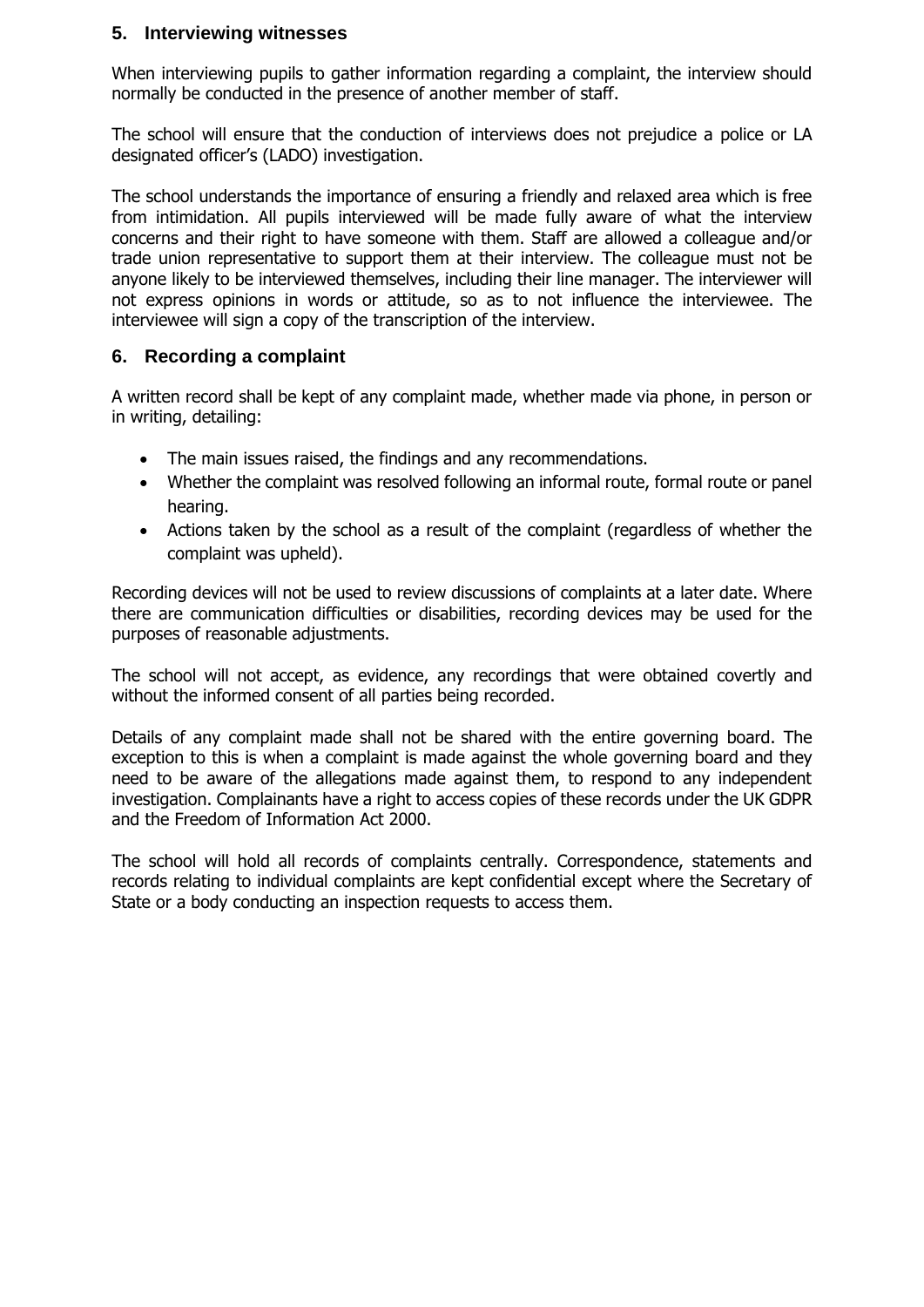# **7. Complaints not covered by this procedure**

| These procedures do not<br>cover                                                                                                      | Who to contact                                                                                                                                                                                                                                                                                                                                        |
|---------------------------------------------------------------------------------------------------------------------------------------|-------------------------------------------------------------------------------------------------------------------------------------------------------------------------------------------------------------------------------------------------------------------------------------------------------------------------------------------------------|
| Whistleblowing                                                                                                                        | We have an internal whistleblowing procedure for all our<br>employees, including temporary staff and contractors.                                                                                                                                                                                                                                     |
|                                                                                                                                       | The Secretary of State for Education is the prescribed person for matters<br>relating to education for whistleblowers in education who do not want to raise<br>matters direct with their employer. Referrals can be made at:<br>www.education.gov.uk/contactus.                                                                                       |
|                                                                                                                                       | Volunteer staff who have concerns about our school should complain<br>through the school's complaints procedure. You may also be able to<br>complain direct to Lancashire County Council or the Department for<br>Education depending on the substance of your complaint<br>www.education.gov.uk/contactus<br>Complaintsandfeedback@lancashire.gov.uk |
| <b>Staff</b><br>grievance<br>procedures                                                                                               | Complaints from staff will be dealt with under the school's internal<br>grievanceprocedures.                                                                                                                                                                                                                                                          |
| <b>Staff conduct</b>                                                                                                                  | Complaints about staff will be dealt with under the school's internal<br>disciplinary procedures, if appropriate.                                                                                                                                                                                                                                     |
|                                                                                                                                       | Complainants will not be informed of any disciplinary action taken against<br>a staff member as a result of a complaint. However, the complainant will be<br>notified that the matter is being addressed.                                                                                                                                             |
| Complaints<br>about<br>services provided by<br>other providers who<br>may use school<br>premises or facilities                        | Providers should have their own complaints procedure to deal with<br>complaints about their service. Please contact them direct.                                                                                                                                                                                                                      |
| National<br>Curriculum<br>content<br>Early Years Foundation<br>Stage<br>Statutory<br>Framework<br>Collective<br>worship Sex Education | Please<br>contact<br>the<br>Department<br>Education<br>for<br>at:<br>www.education.gov.uk/contactus                                                                                                                                                                                                                                                   |
| Unauthorised<br>absence<br>fines                                                                                                      | Please contact Lancashire County Council Tel:<br>0300 123 701                                                                                                                                                                                                                                                                                         |
| Freedom<br>of<br><b>Information</b><br>Data<br>Protection<br>(GDPR)                                                                   | Data Protection Officer at the school and if this remains unresolved the<br>Information Commission Office Tel: 0303 123 1113<br>Email: dataprotectionfee@ico.org.uk                                                                                                                                                                                   |
| Functions of the County<br>Council                                                                                                    | Complaints and Appeals Team Legal<br>and Democratic Services County<br>HallPreston<br>PR1 8XJ<br>Tel: 0300 1236701<br>Email: Complaintsandfeedback@lancashire.gov.uk                                                                                                                                                                                  |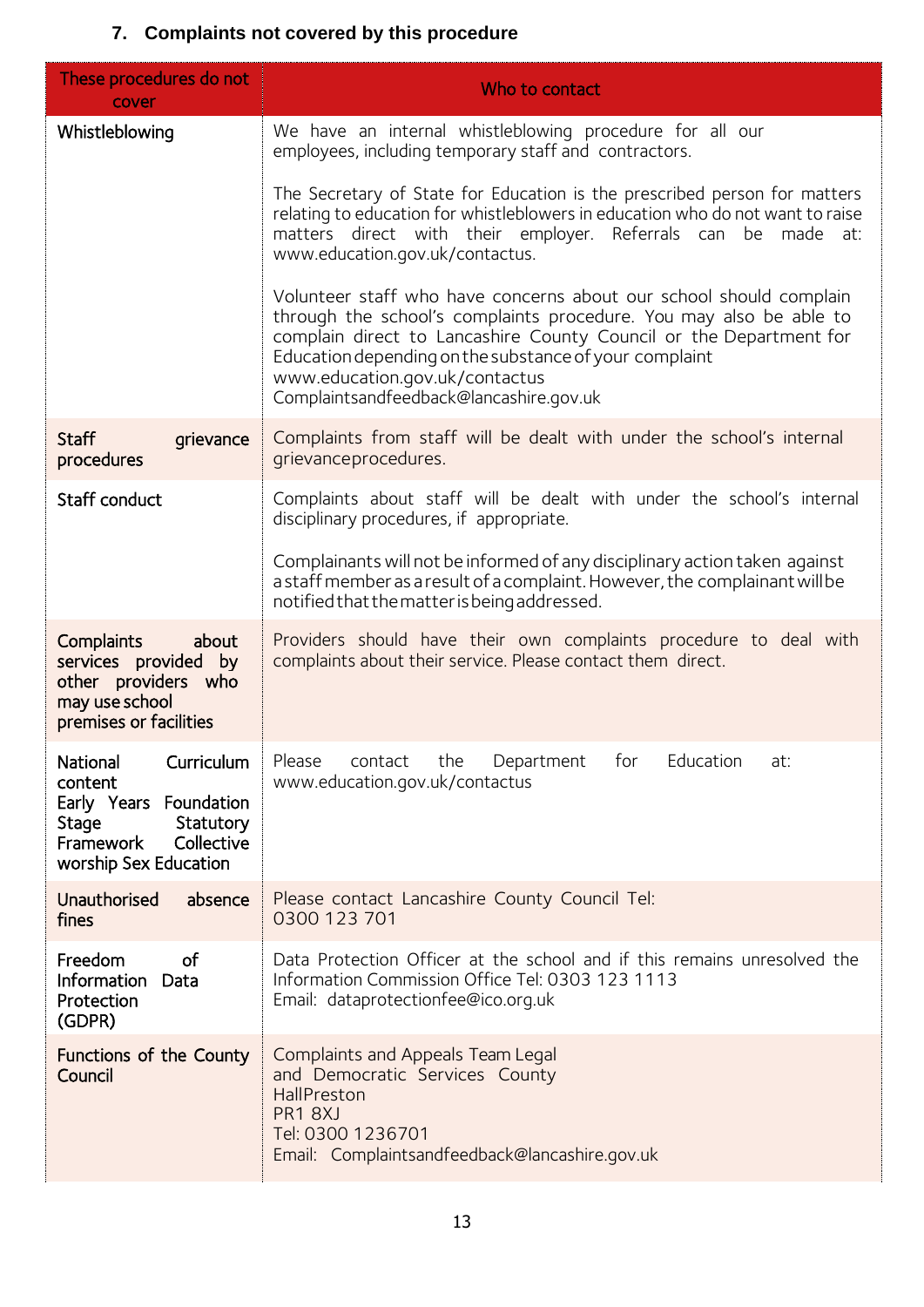Complaints regarding the following topics should be directed to the LA:

- Statutory assessments of SEND
- School re-organisation proposals
- Admissions to schools

Complaints about child protection matters will be handled in line with the school's Child Protection and Safeguarding Policy and in accordance with relevant statutory guidance. Any child protection complaints should be directed to the LADO or the multi-agency safeguarding hub (MASH).

Complaints concerning admissions will be directed to the appropriate admissions authority. Complaints regarding exclusions will be dealt with in accordance with procedure outlined in the Exclusion Policy.

The school has an internal whistleblowing procedure for all employees, including contractors and temporary staff outlined in the Whistleblowing Policy. Any whistleblowers not wishing to raise the issue with their employer will direct their complaint to the DfE.

Volunteers who have concerns about the school or a member of staff should make their complaint in line with this policy. Volunteers may also be able to complain to the LA or DfE, depending on what the complaint is about.

Staff grievances and disciplinary procedures will be dealt with in line with the Grievance Policy. In these cases, complainants will not be informed of the outcome of any investigations; however, they will be notified that the matter is being addressed.

This complaints procedure is not to be used when addressing any complaints made about services provided by a third party who may use the school premises or facilities. The headteacher will ensure all third-party suppliers have their own complaints procedures in place, and all complaints concerning this should be directed to the service provider.

Complaints about the content of national curriculum should be made to the DfE. Complaints about how the school delivers the curriculum, including RE and RSE, will be dealt with using this complaints procedure.

Any complaints about the content of the daily act of collective worship are dealt with by either:

- The LA.
- The local Standard Advisory Council on Religious Education.
- Another relevant body, e.g. the diocese.

Complaints from parents who are dissatisfied with the handling of a request to withdraw their child from RE or collective worship will be handled in line with this complaints procedure. Requests for information and issues with the school's process for dealing with FOI requests, will be dealt with in accordance with the Freedom of Information Policy.

### **8. Exceptional circumstances**

The DfE expects complainants to have completed the school's complaints procedure before directing a complaint to them. The exceptions to this include when:

- Pupils are at risk of harm.
- Pupils are missing education.
- A complainant is being prevented from having their complaint progress through the school's complaints procedure.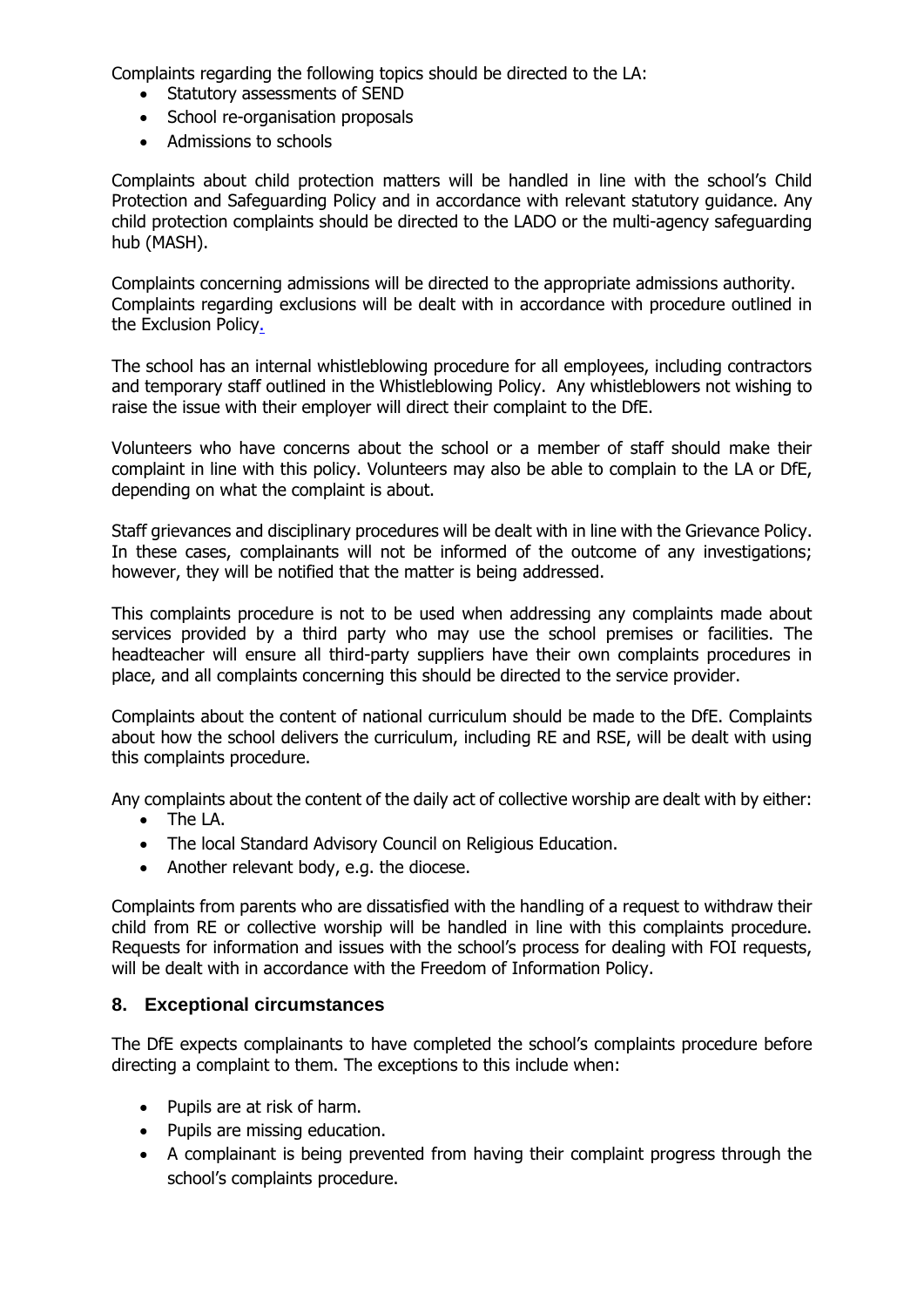• The DfE has evidence that the school is proposing to act or is acting unlawfully or unreasonably.

If a Childrens' Social Services decides to investigate a situation, the headteacher or governing board may postpone the complaints procedure.

Where a matter can be resolved through a legal appeal, it will not be considered as a formal complaint. The key areas are: admissions decisions, certain decisions relating to formal assessment of SEND, and decisions to permanently exclude a child.

If a complainant commences legal action against the school in relation to their complaint, the school will consider whether to suspend the complaints procedure, until those legal proceedings have concluded.

### **9. Managing unreasonable requests**

The school is committed to dealing with all complaints fairly and impartially, and to providing a high-quality service to those who complain. We will not normally limit the contact complainants have with the school; however, we do not expect our staff to tolerate unacceptable behaviour and will take action to protect staff from that behaviour, including that which is abusive, offensive or threatening.

A complaint may be regarded as unreasonable when the person making the complaint:

- Refuses to articulate their complaint or specify the grounds of a complaint or the outcomes sought by raising the complaint, despite offers of assistance.
- Refuses to cooperate with the complaints investigation process while still wishing their complaint to be resolved.
- Refuses to accept that certain issues are not within the scope of a complaints procedure.
- Insists on the complaint being dealt with in ways which are incompatible with the adopted complaints procedure or with good practice.
- Introduces trivial or irrelevant information which the complainant expects to be taken into account and commented on, or raises large numbers of detailed but unimportant questions, and insists they are fully answered, often immediately and to their own timescales.
- Makes unjustified complaints about staff who are trying to deal with the issues and seeks to have them replaced.
- Changes the basis of the complaint as the investigation proceeds.
- Repeatedly makes the same complaint (despite previous investigations or responses concluding that the complaint is groundless or has been addressed).
- Refuses to accept the findings of the investigation into that complaint where the school's complaints procedure has been fully and properly implemented and completed including referral to the DfE.
- Seeks an unrealistic outcome.
- Makes excessive demands on school time by frequent, lengthy, complicated and stressful contact with staff regarding the complaint in person, in writing, by email and by telephone while the complaint is being dealt with.

A complaint may also be considered unreasonable if the person making the complaint does so either face-to-face, by telephone, in writing or electronically:

- Maliciously.
- Aggressively.
- Using threats, intimidation or violence.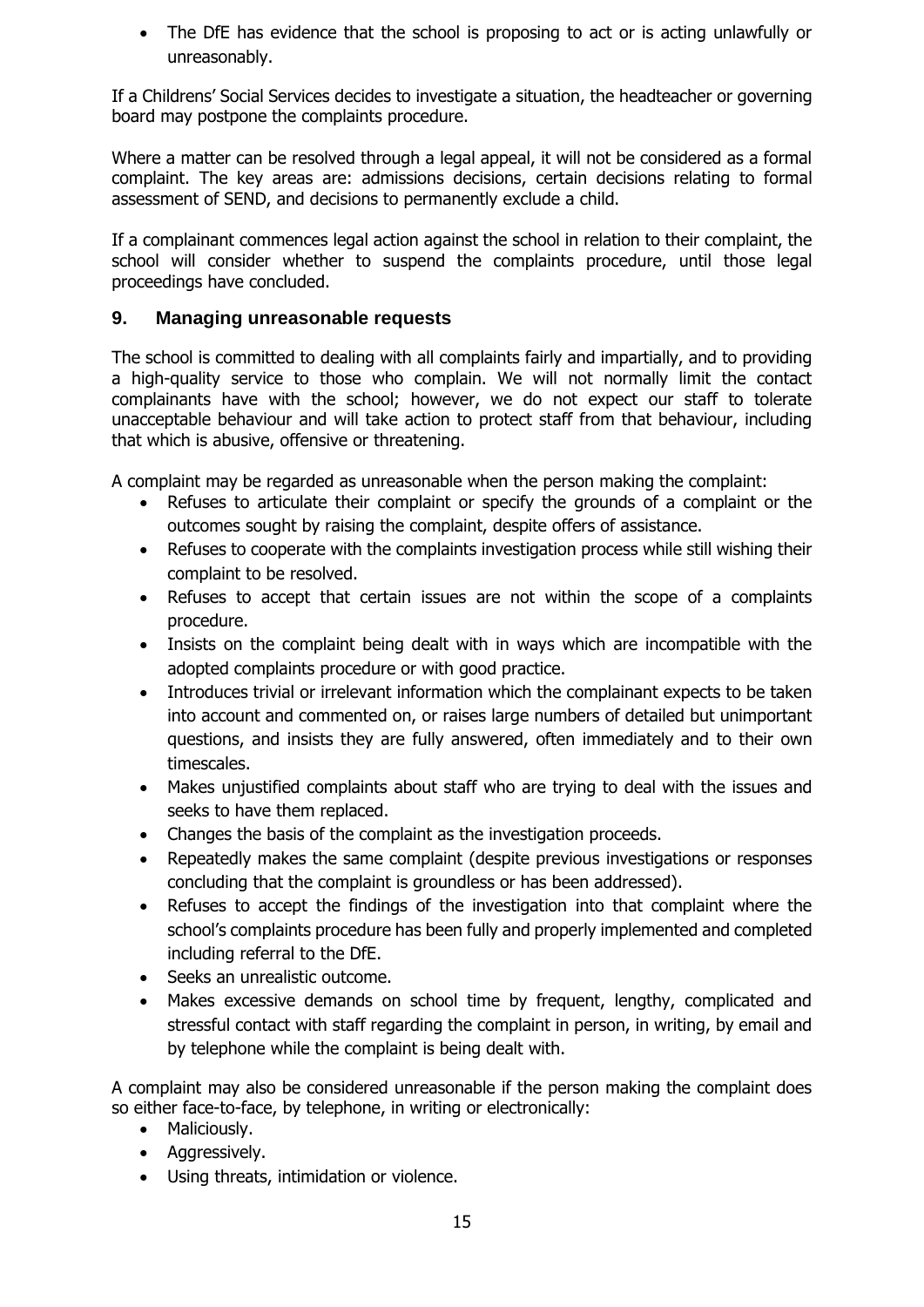- Using abusive, offensive or discriminatory language.
- Knowing it to be false.
- Using falsified information.
- By publishing unacceptable information in a variety of media, e.g. social media websites and newspapers.

Complainants should limit the numbers of communications with a school while a complaint is being progressed. It is not helpful if repeated correspondence is sent (either by letter, phone, email or text) as it could delay the outcome being reached.

Whenever possible, the headteacher, executive headteacher or chair of governors will discuss any concerns with the complainant informally before applying an 'unreasonable' marking.

If the behaviour continues, the headteacher will write to the complainant explaining that their behaviour is unreasonable and asking them to change it. For complainants who excessively contact the school causing a significant level of disruption, the school may specify methods of communication and limit the number of contacts in a communication plan. This will usually be reviewed after six months.

A decision to stop responding will only be considered in circumstances where the following statements are true:

- Every reasonable step has been taken to address the complainant's concerns.
- The complainant has been given a clear statement of the school's position and their options.
- The complainant contacts the school repeatedly, making substantially the same points each time.

If the above criteria are met, in making a decision to stop responding the school will also consider if the complainant is often abusive or aggressive in their communication, makes insulting personal comments about or threats towards staff, and if the school believes their intent is to disrupt or inconvenience the school.

The school will not stop responding to a complainant on the basis that they are difficult to deal with or they ask complex questions.

In response to any serious incident of aggression or violence, the concerns and actions taken will be put in writing immediately and the police informed. This may include banning an individual from the premises.

### **10. Complaints campaigns**

For the purposes of this policy, "**complaints campaigns**" are where the school receives large volumes of complaints that are all based on the same subject.

Where the school becomes the subject of a complaints campaign from complainants who are not connected with the school, a standard, single response will be published on the school's website. If the school receives a large number of complaints about the same subject from complainants who are connected to the school, e.g. parents, each complainant will receive an individual response.

If complainants remain dissatisfied with the school's response, they will be directed to the DfE.

### **11. Barring from the premises**

School premises are private property and therefore any individual may be barred from entering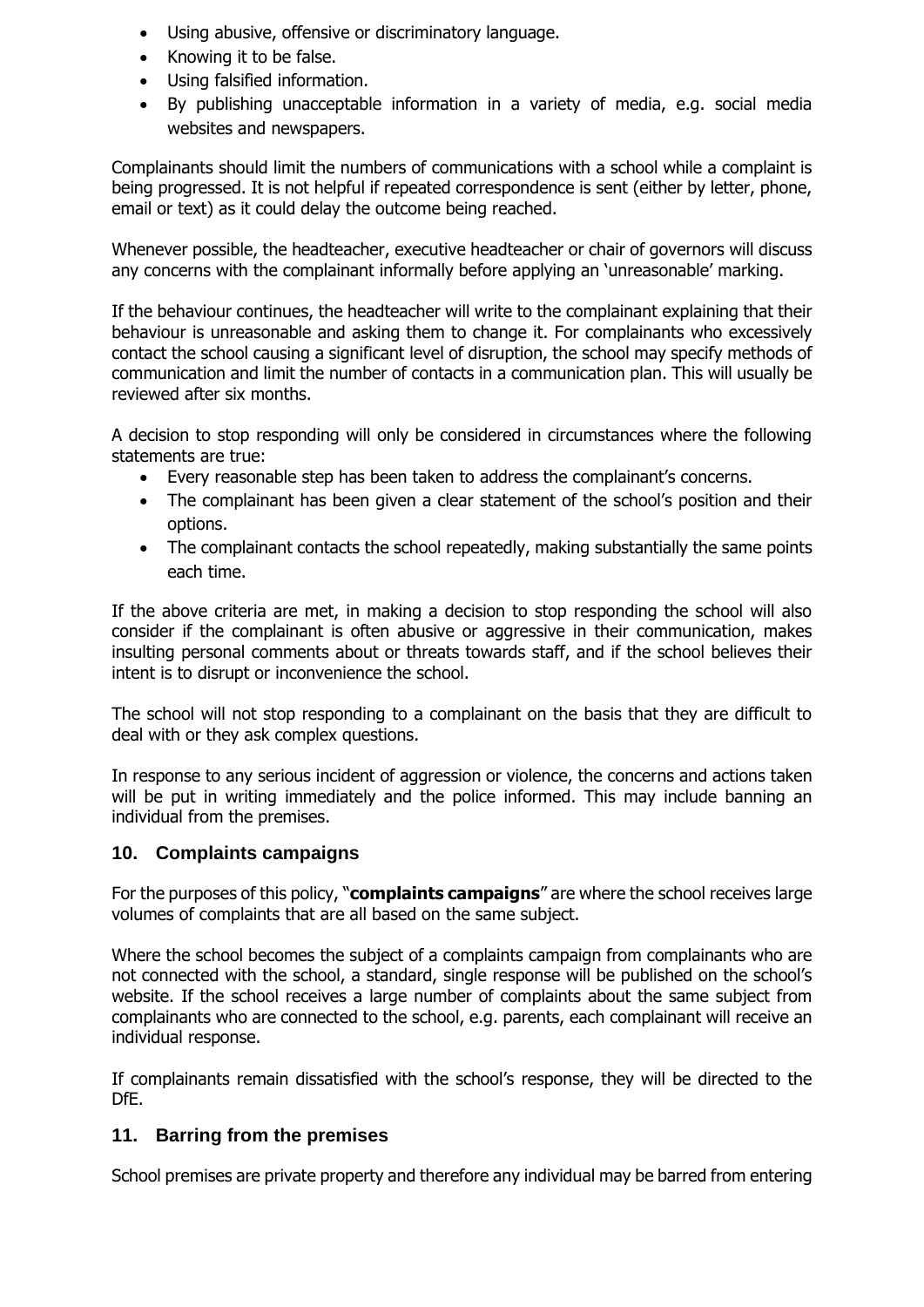the premises. If an individual's behaviour is cause for concern, the headteacher or chair of governors will ask the individual to leave the premises. The headteacher will notify the parties involved in writing, explaining that their implied licence for access to the premises has been temporarily revoked and why, subject to any representations that the individual may wish to make. The individual involved will be given the opportunity to formally express their views regarding the decision to bar them. This decision to bar will be reviewed by the chair of governors or a committee of the governing board, taking into account any discussions following the incident. If the decision is made to continue the bar, the individual will be contacted in writing, informing them of how long the bar will be in place, and when the decision will be reviewed.

Anyone wishing to make a complaint regarding a barring order can do so in writing, including email, to the headteacher or chair of governors. Once the school's complaints procedure is completed, the only remaining avenue of appeal is through the Courts.

### **12. Standard of fluency complaints**

As members of a public authority, all staff are subject to the fluency duty imposed by the Immigration Act 2016, which requires staff members to have an appropriate level of fluency in English in order to teach pupils.

The school is free to determine the level of spoken communication necessary in order for staff members to develop effective performance, but it will be matched to the demands of the role in question.

The school will be satisfied that an individual has the necessary level of fluency appropriate for the role they will be undertaking, whether this is an existing or potential new member of staff. If a member of the school community feels that a staff member has insufficient proficiency in spoken English for the performance of their role, they are required to follow the complaints procedure outlined in section 5 of this policy.

For the purpose of this policy, a **"legitimate complaint"** is one which is about the standard of spoken English of a member of staff; complaints regarding an individual's accent, dialect, manner or tone of communication are not considered legitimate complaints.

All legitimate complaints regarding the fluency duty will be handled in line with the processes outlined in this policy.

In addition to the processes outlined in this policy, the school will assess the merits of a legitimate complaint against the necessary standard of spoken English fluency required for the role in question. To assess the merits, the school will undertake an objective assessment against clear criteria set out in the role specification or, against the level of fluency descriptors relevant to the role in question. If the complaint is upheld, the school will consider what action is necessary to meet the fluency duty; this may include:

- Specific training
- Specific re-training
- Assessment
- Re-deployment
- Dismissal

Appropriate support will be provided to staff to ensure that they are protected from vexatious complaints and are not subjected to unnecessary fluency testing.

Records of complaints regarding fluency will be kept in accordance with the processes outlined in section 7 of this policy.

### **13. Role of the school complaints unit (SCU)**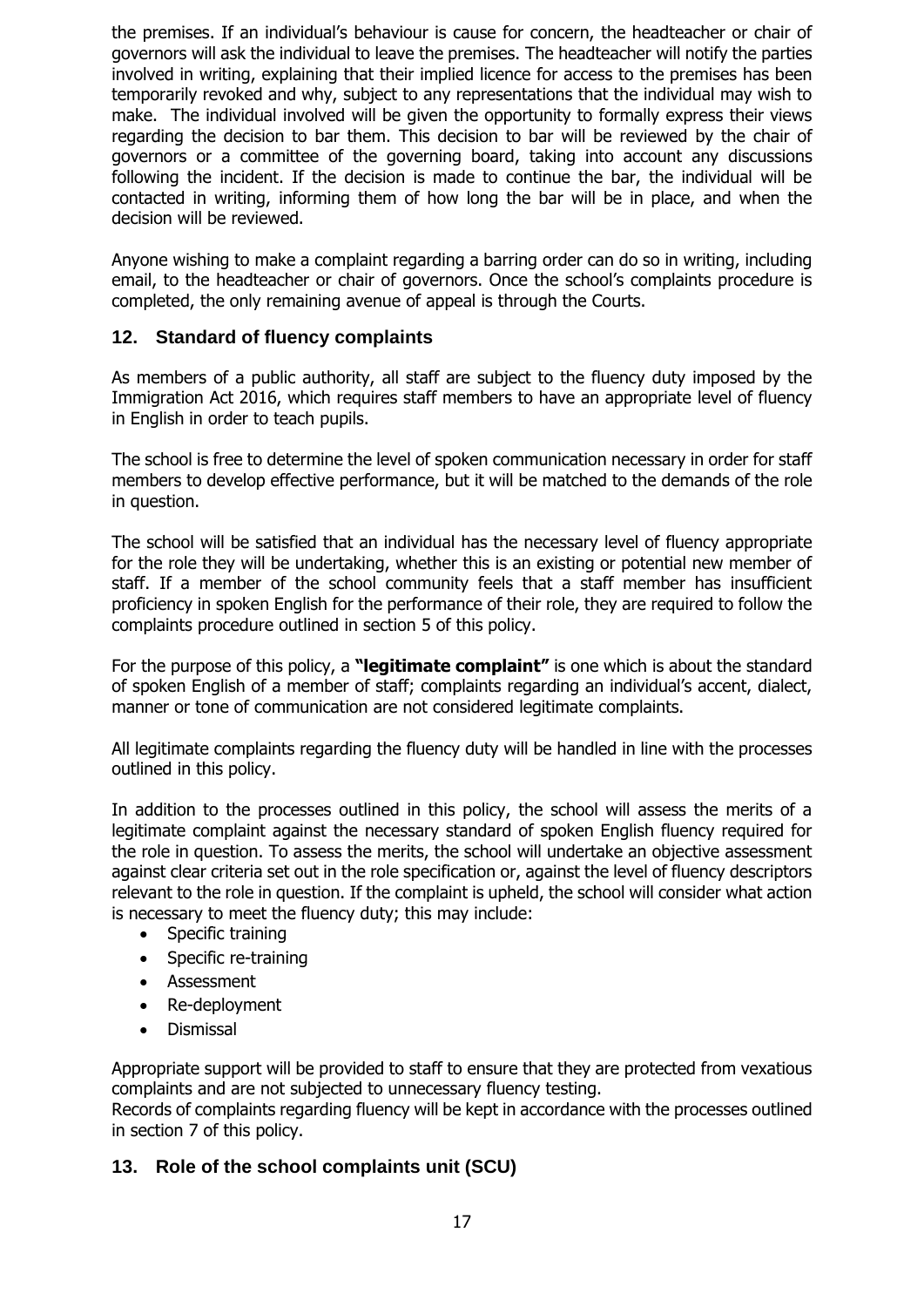If a complainant remains dissatisfied once the complaint procedure has been completed, they have the right to refer their complaint to the Secretary of State.

If a complainant wishes to escalate a complaint of bias, the DfE will require evidence to be submitted with the complaint. The Secretary of State will only intervene when they believe that the governing board has acted unlawfully or unreasonably.

The SCU will not overturn a school's decision about a complaint except in exceptional circumstances, such as the school acting unlawfully. When making a final decision about a complaint, the school reserves the right to seek advice from the SCU on whether they are acting reasonably and lawfully; however, they will not be able to advise on how to resolve the complaint.

### **14. Transferring data**

When a pupil changes school, the pupil's educational record will be transferred to the new school and no copies will be kept.

The school will hold records of complaints separate to pupil records while a complaint is ongoing, so that access to these records can be maintained.

Information that the school retains relating to a complaint will be stored securely and in line with the school's Records Management Policy.

### **15. Availability**

A copy of this policy will be published on the school website in accordance with the School Information (England) (Amendment) Regulations 2016.

### **16. Monitoring and review**

The complaints procedure will be reviewed annually, taking into account any legislative changes and the latest guidance issued by the DfE. The next scheduled review date for this policy is July 2022.

Responsibility for reviewing the procedure belongs to a committee of the governing board, an individual governor, executive headteacher or the headteacher. All projected review dates will be adhered to. Information gathered through reviewing the complaints procedure will be used to continuously improve and develop the process.

The monitoring and reviewing of complaints will be used to help evaluate the school's performance.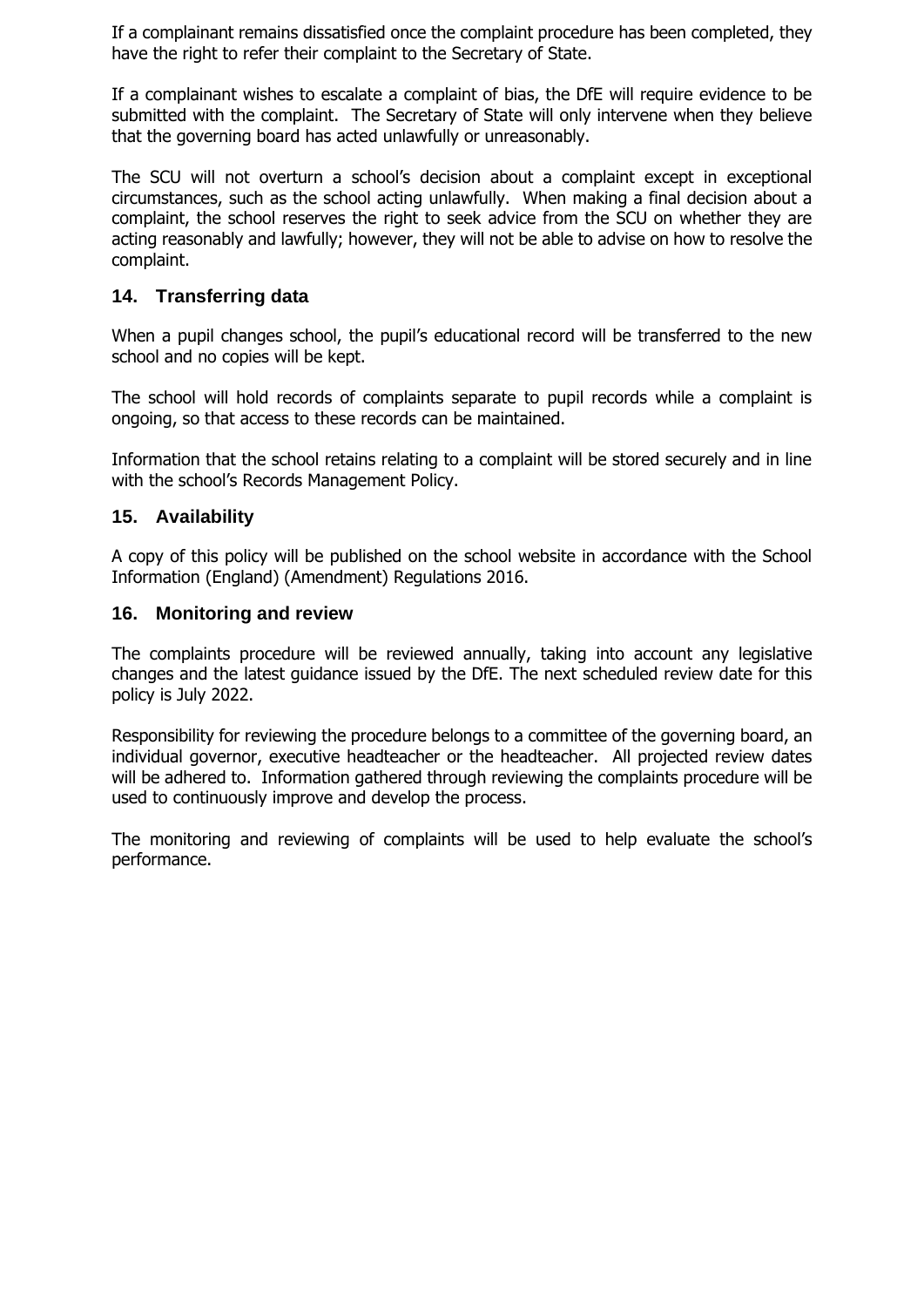### Appendix 1

# **Flow Diagram of Complaints process**